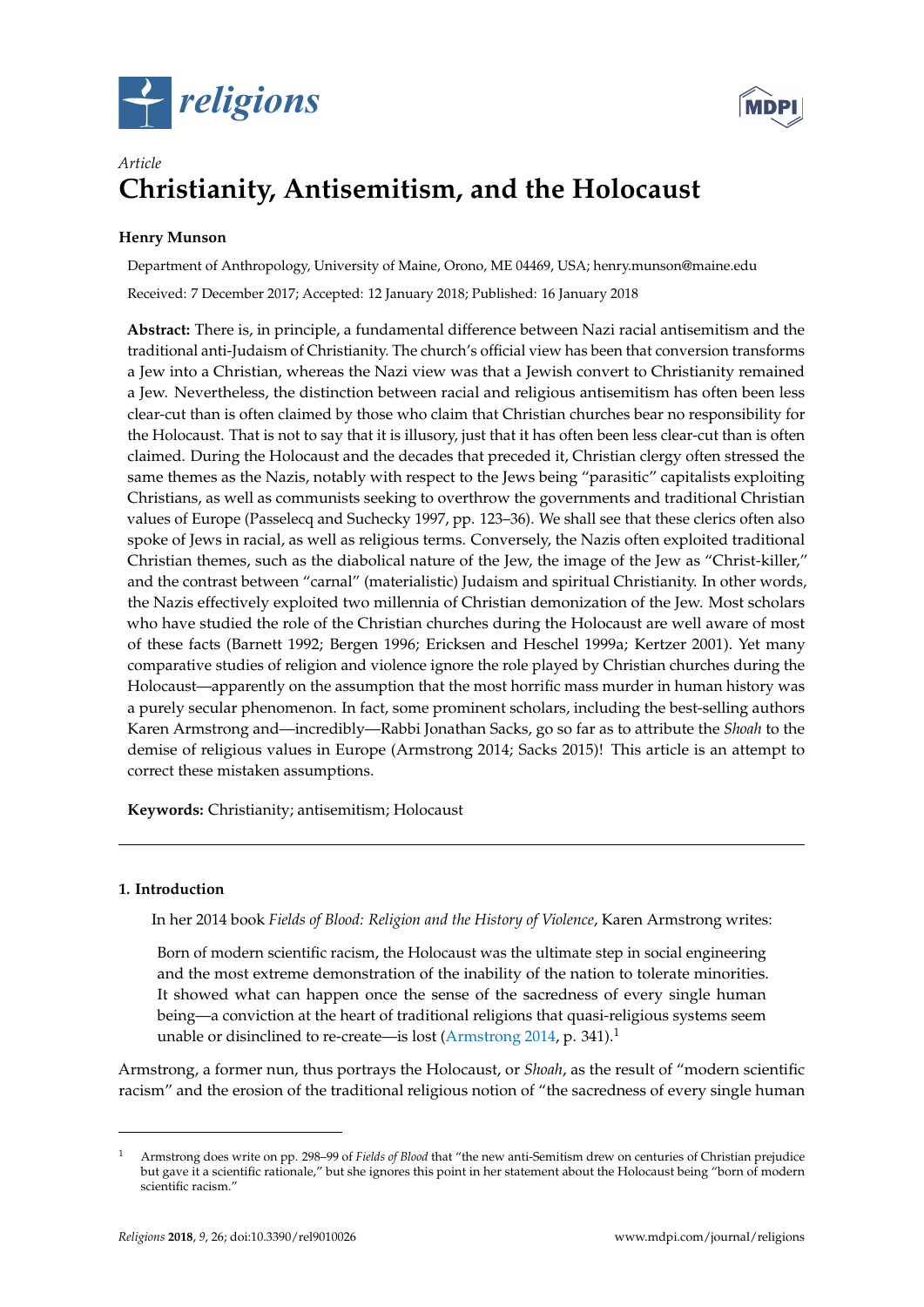life." This argument is reminiscent of that made by the Roman Catholic Church in its 1998 statement "We Remember: A Reflection on the *Shoah*" [\(Kertzer](#page-13-0) [2001,](#page-13-0) pp. 3–4).<sup>2</sup> Aside from the obvious fact that the racism of the Nazis and their fascist allies was pseudoscientific rather than scientific, Armstrong ignores the fact that religions, including Christianity, traditionally tended to view only the lives of the members of their own group as sacred, while the members of other religious groups were typically seen as subhuman or demonic and, thus, eminently killable [\(Munson](#page-13-1) [2005\)](#page-13-1). Armstrong also ignores the extensive scholarly literature demonstrating that many churches either enthusiastically supported the regimes that carried out the mass murder of the Jews, or at the very least, did not publicly condemn them [\(Ericksen and Heschel](#page-13-2) [1999a;](#page-13-2) [Paldiel](#page-13-3) [2006\)](#page-13-3). She ignores the fact that many of the regimes that helped Nazi Germany carry out the mass murder of the Jews had an explicitly Christian orientation [\(Feldman et al.](#page-13-4) [2008;](#page-13-4) [Paldiel](#page-13-3) [2006\)](#page-13-3). She ignores the extensive scholarly literature demonstrating that the line between racial and religious antisemitism was often a porous and malleable one [\(Heschel](#page-13-5) [2011;](#page-13-5) [Kertzer](#page-13-0) [2001\)](#page-13-0). Additionally, she ignores the fact that close to two millennia of Christian demonization of the Jew encouraged Europe's Christians to accept Nazi demonization of the Jew [\(Bergen](#page-12-1) [1996,](#page-12-1) p. 191). This is not to say that traditional Christian hostility toward the Jew entailed the Holocaust. It did not, but it certainly helped make it possible [\(Katz](#page-13-6) [1994,](#page-13-6) pp. 227, 235, 315–17, 399–400).

Rabbi Jonathan Sacks takes a position similar to Armstrong's in his book *Not in God's Name: Confronting Religious Violence* [\(Sacks](#page-13-7) [2015\)](#page-13-7):

The Nazi ideology was not religious. If anything, it was pagan. It was also based on ideas that were thought at the time to be scientific: the so-called 'scientific study of race' (a mixture of biology and anthropology) and 'social Darwinism', the theory that the same processes operating in nature operate in society also. The strong survive by eliminating the weak (p. 54).

Sacks, the former Chief Rabbi of the United Hebrew Congregations of the British Commonwealth, stresses that "Nazism had nothing to do with religion" (p. 65) and "the Holocaust was *not* the result of Christianity; it is important to state this categorically at the outset" (p. 90). Like Armstrong, Sacks sees the Holocaust as the demise of religious values that resulted from the Enlightenment:

As European culture became secularised and religious anti-Judaism mutated into racial antisemitism, the consequences were lethal. Christians could work for the conversion of the Jews, because you can change your religion. However, you cannot change your blood or your genes. Antisemites could therefore only work for the elimination of the Jews. The result was the Holocaust (pp. 79–80).

Every attempt to find a substitute for religion has resulted in even more violence. Nationalism led to two world wars. Political ideology led to Lenin and Stalin. Race led to Hitler and the Holocaust. The result was the bloodiest century in human history (p. 101).

Referring specifically to the Enlightenment, Sacks writes:

Science and philosophy would, people thought, succeed where religion and revelation had failed. They would unite humankind in what Kant called 'perpetual peace'. The reaction to this, a century later, was the emergence of nationalism, racism and communism, two world wars, the Holocaust and the Gulag (pp. 190–91).

The arguments made by Armstrong and Sacks are not uncommon. They can be found in most defenses of religion in the late twentieth and early twenty-first centuries [\(Brog](#page-13-8) [2010,](#page-13-8) p. 169; [Hedges](#page-13-9) [2008,](#page-13-9) p. 19;

<sup>2</sup> "We Remember" is available online at [http://www.vatican.va/roman\\_curia/pontifical\\_councils/chrstuni/documents/rc\\_](http://www.vatican.va/roman_curia/pontifical_councils/chrstuni/documents/rc_pc_chrstuni_doc_16031998_shoah_en.html) [pc\\_chrstuni\\_doc\\_16031998\\_shoah\\_en.html](http://www.vatican.va/roman_curia/pontifical_councils/chrstuni/documents/rc_pc_chrstuni_doc_16031998_shoah_en.html) (accessed on 31 December 2017).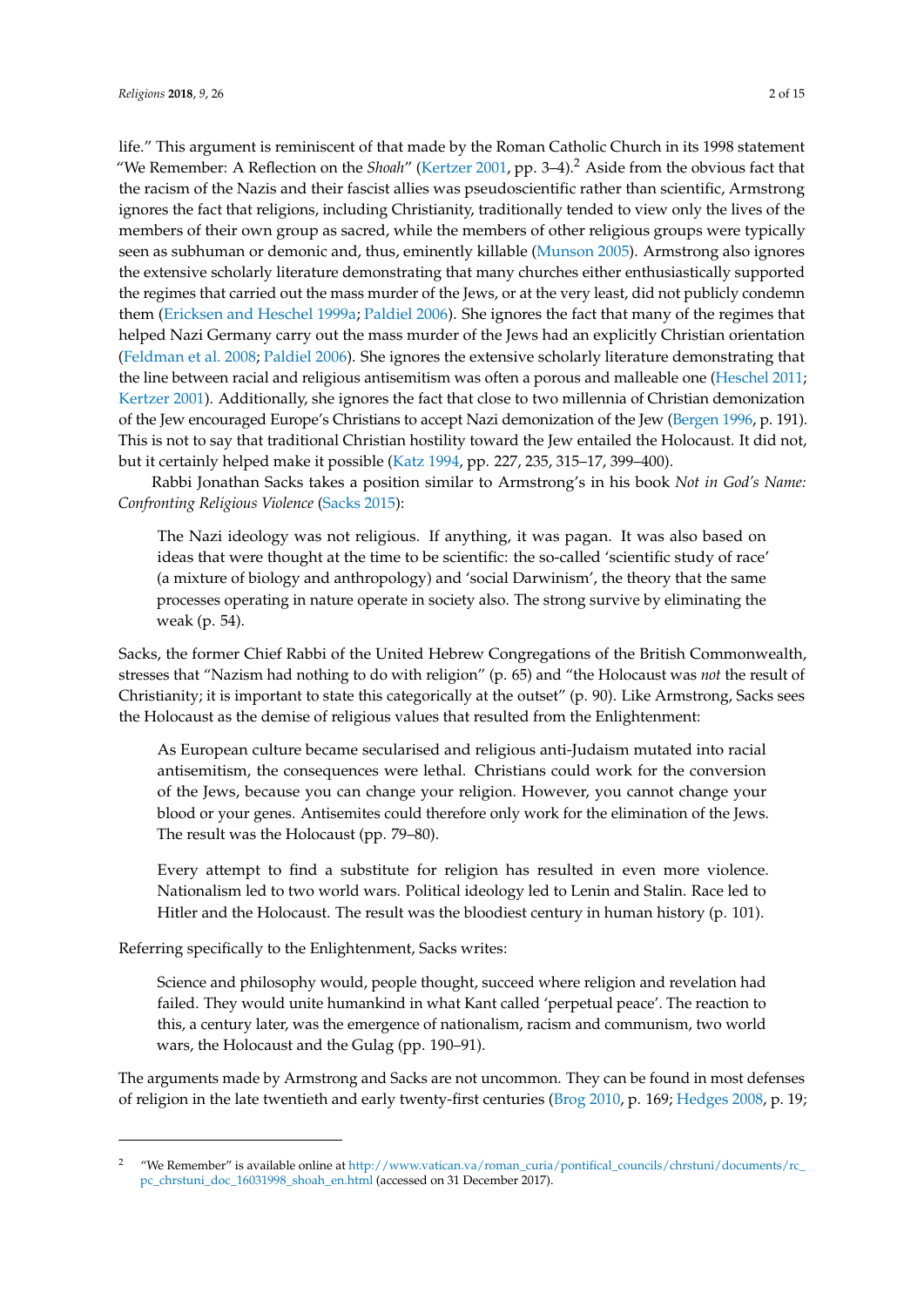[Limbaugh](#page-13-10) [1992,](#page-13-10) p. 281). It is certainly true that the *Shoah* was not exclusively, or even primarily, caused by traditional Christian hostility toward the Jew. However, the notion that the Holocaust occurred because Germany, and Europe in general, sought to find a secular substitute for religion does not provide an accurate picture of the role played by Christianity and Christian churches during the mass murder of the Jews in Christian Europe.

## **2. The Demonization of the Jew in the New Testament**

For almost two millennia, the Jew played a key role in the central myth of Christianity—that of the materialistic, hypocritical, spiritually-blind, and diabolical "Christ-killer." One thinks of New Testament verses like the following (King James Version) that were, as we shall see, often quoted or alluded to by both Nazis and antisemitic Christian clerics:

Gospel of Matthew:

21:12–13 And Jesus went into the temple of God, and cast out all them that sold and bought in the temple, and overthrew the tables of the moneychangers, and the seats of them that sold doves, And said unto them, It is written, My house shall be called the house of prayer; but ye have made it a den of thieves.

23:29–33 Woe unto you, scribes and Pharisees, hypocrites! because ye build the tombs of the prophets, and garnish the sepulchres of the righteous, And say, If we had been in the days of our fathers, we would not have been partakers with them in the blood of the prophets. Wherefore ye be witnesses unto yourselves, that ye are the children of them which killed the prophets. Fill ye up then the measure of your fathers. Ye serpents, ye generation of vipers, how can ye escape the damnation of hell?

27:24–25 When Pilate saw that he could prevail nothing, but that rather a tumult was made, he took water, and washed his hands before the multitude, saying, I am innocent of the blood of this just person: see ye to it. Then answered all the people, and said, His blood be on us, and on our children.

## Gospel of John:

5:18 Therefore the Jews sought the more to kill him, because he not only had broken the sabbath, but said also that God was his Father, making himself equal with God.

8:44 Ye are of your father the devil, and the lusts of your father ye will do.

Since the Holocaust, there have been countless attempts by both Jews and Christians to drain the venom from such verses, with particular emphasis on the fact that Jesus and the first Christians were themselves Jews [\(Berger](#page-12-2) [2015;](#page-12-2) [Levine](#page-13-11) [2006\)](#page-13-11). However, this is definitely not how the Nazis and their Christian supporters interpreted the New Testament.

### **3. Nazi Exploitation of Traditional Christian Demonization of the Jew**

Hitler and other Nazis made abundant use of the traditional Christian image of the Jew as a materialistic and diabolical "Christ-killer." One can argue that they often did so simply to win support for their essentially secular racist plan to eradicate the Jews of Europe.<sup>3</sup> Assuming this is true, it simply demonstrates that they knew that the traditional Christian image of the Jew still played

<sup>&</sup>lt;sup>3</sup> The issue of how Hitler and other prominent Nazis really viewed Christianity is discussed in Richard [Steigmann-Gall](#page-14-0) [\(2003\)](#page-14-0) *The Holy Reich: Nazi Conceptions of Christianity, 1919–1945*, in the various critiques of this book in the January 2007 issue of the *Journal of Contemporary History*, and in *Steigmann-Gall's* response to his critics in the April 2007 issue of this same journal: [\(Bergen](#page-12-3) [2007;](#page-12-3) [Gailus](#page-13-12) [2007;](#page-13-12) [Hexham](#page-13-13) [2007;](#page-13-13) [Piper](#page-13-14) [2007;](#page-13-14) [Steigmann-Gall](#page-14-1) [2007\)](#page-14-1).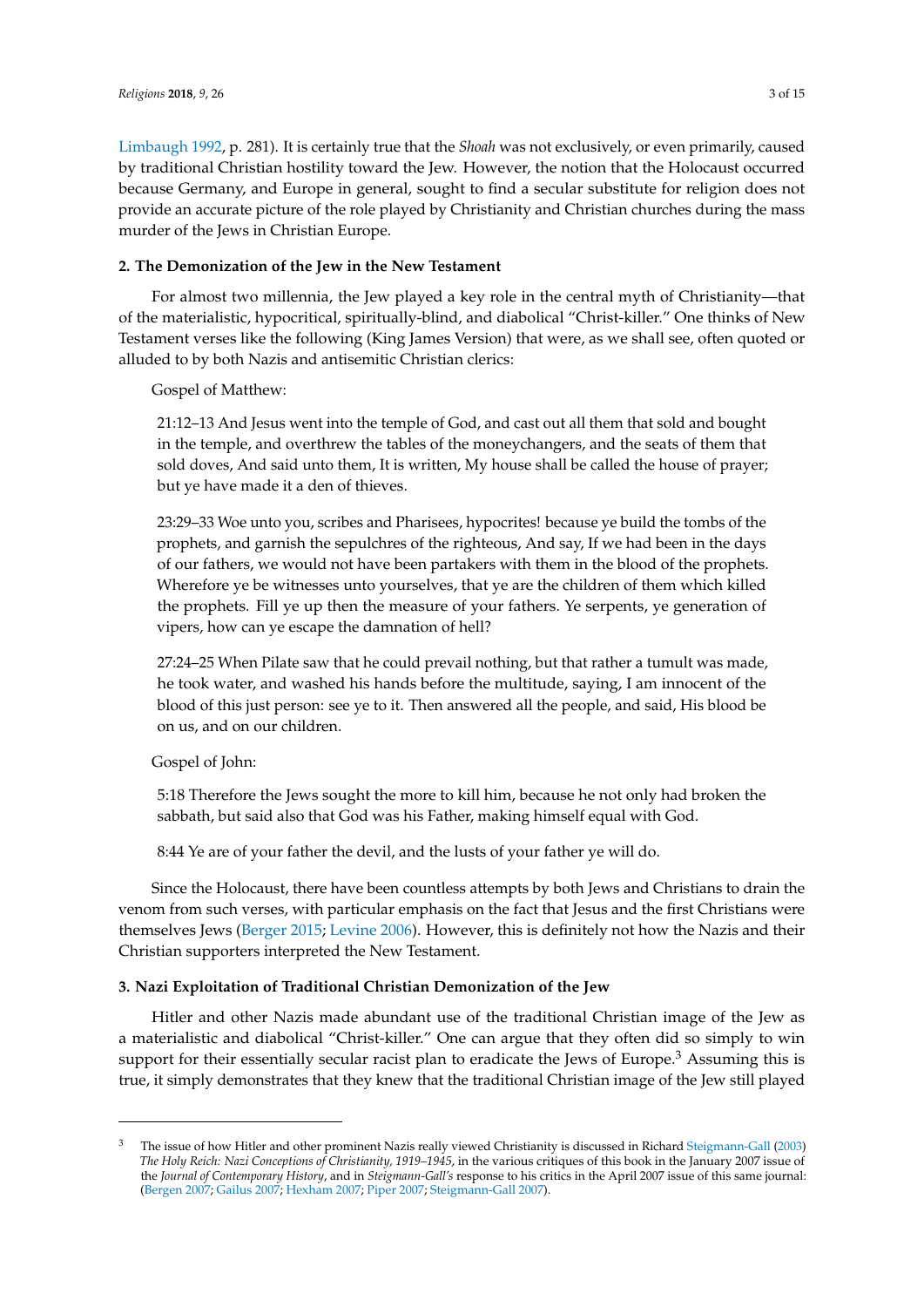an important role in the popular Christian imagination. Ninety-seven percent of Germans had been raised as Christians and remained affiliated with a Christian church when Hitler came to power in 1933 [\(Ericksen](#page-13-15) [2012,](#page-13-15) p. 9) Even after six years of Nazi rule, the German census of May 1939 found that only 1.5 percent of Germans considered themselves "unbelievers." Thus, while some Nazi leaders were undoubtedly hostile to Christianity, the Nazi regime generally tried to avoid antagonizing the Catholic and Protestant churches unnecessarily. Thus, the Third Reich continued to fund Protestant and Catholic churches until its demise in 1945 [\(Ericksen and Heschel](#page-13-16) [1999b,](#page-13-16) p. 10; [Ericksen](#page-13-15) [2012,](#page-13-15) p. 9).

Article 24 in the Nazi Party Program of 1920 endorsed what it called "positive Christianity":

We demand freedom for all religious confessions in the state, insofar as they do not endanger its existence or conflict with the customs and moral sentiments of the Germanic race. The party as such represents the standpoint of a positive Christianity, without tying itself to a particular confession. It fights the spirit of Jewish materialism within us and without us, and is convinced that a lasting recovery of our *Volk* can only take place from within, on the basis of the principle: public need comes before private greed [\(Steigmann-Gall](#page-14-0) [2003,](#page-14-0) p. 14).

The notion of "positive Christianity" was intended to transcend Protestant-Catholic tensions as well as to demonstrate that the National Socialist movement should not be seen as hostile to Christianity—even though some of its most prominent leaders were.

Hitler ended *Mein Kampf* with a tribute to his mentor Dietrich Eckart, who wrote in his final book *Bolshevism from Moses to Lenin: a Conversation between Adolf Hitler and Myself* (published in 1923, the year of Eckart's death): "Christ stands never otherwise than erect, never otherwise than upright . . . eyes flashing in the midst of the creeping Jewish rabble...and the words fall like lashes of the whip: 'Your father is the devil' (John 8:44)" and "In Christ, the embodiment of all manliness, we find all that we need" [\(Steigmann-Gall](#page-14-0) [2003,](#page-14-0) pp. 17–18).

In 1921, Hitler told a National Socialist rally:

Those who want to keep our Christianity, which, alas, today is merely a Christianity of appearances rather than one of deeds, have to confront those who rob us of our Christianity  $\dots$  We may be small, but a man once stood up in Galilee and today his teachings dominate the whole world. I cannot imagine Christ but blond and blue-eyed. The devil I can only imagine with the Jewish grimace [\(Bucher](#page-13-17) [2011,](#page-13-17) p. 28).

In a speech Hitler gave at a National Socialist meeting on 12 April 1922, he elaborated on his view of Jesus as a fighter against diabolical Jews:

I SAY: MY FEELING AS A CHRISTIAN POINTS ME TO MY LORD AND SAVIOUR AS A FIGHTER. IT POINTS ME TO THE MAN WHO ONCE IN LONELINESS, SURROUNDED ONLY BY A FEW FOLLOWERS, RECOGNIZED THESE JEWS FOR WHAT THEY WERE AND SUMMONED MEN TO THE FIGHTAGAINST THEM AND WHO, GOD'S TRUTH! WAS GREATEST NOT AS SUFFERER BUT AS FIGHTER. In boundless love as a Christian and as a man I read through the passage which tells us how the Lord at last rose in His might and seized the scourge to drive out of the Temple the brood of vipers and of adders. How terrific was His fight for the world against the Jewish poison. Today, after two thousand years, with deepest emotion I recognize more profoundly than ever before the fact that it was for this that He had to shed His blood upon the Cross. As a Christian I have no duty to allow myself to be cheated, but I have the duty to be a fighter for truth and justice. And as a man I have the duty to see to it that human society does not suffer the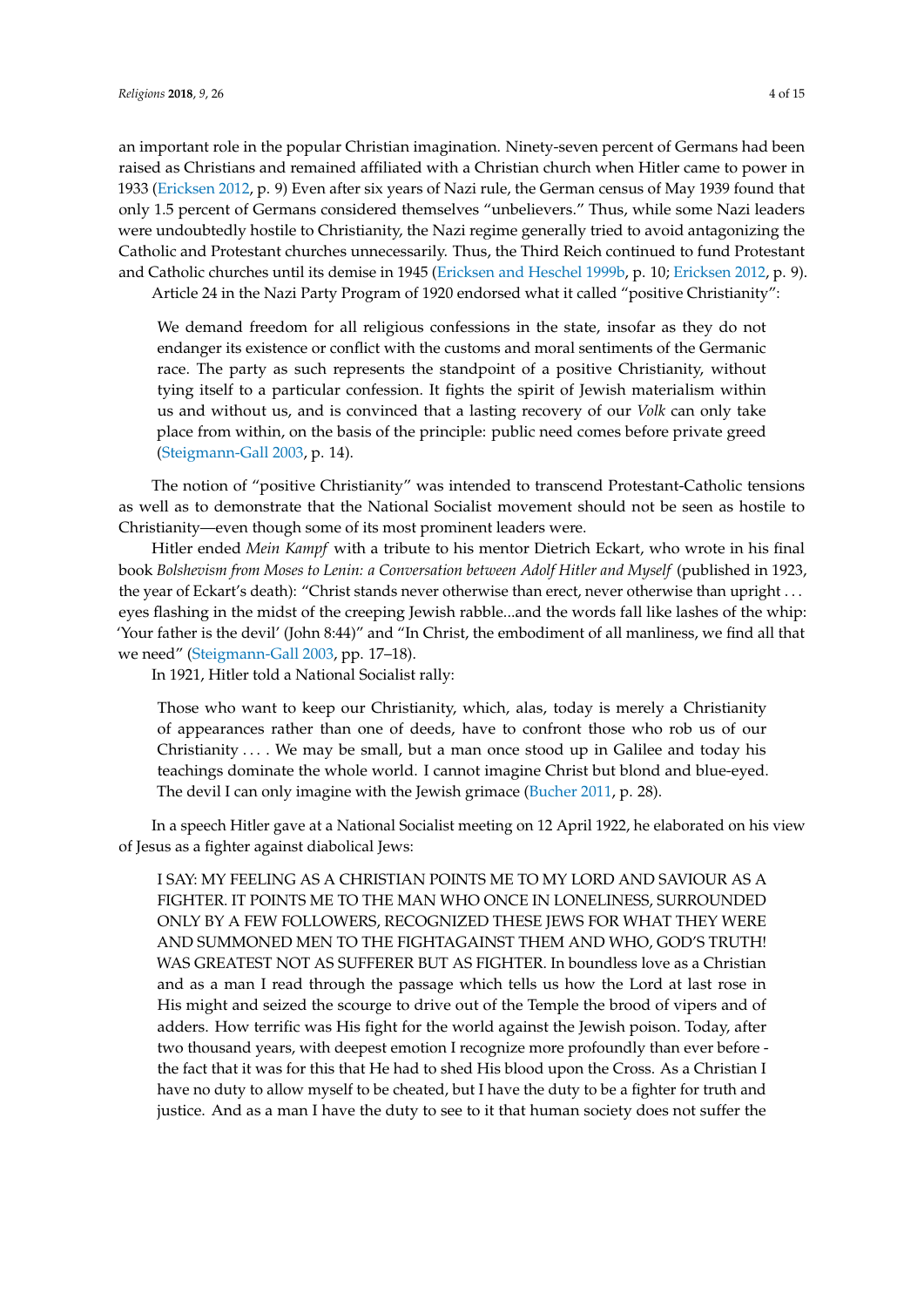same catastrophic collapse as did the civilization of the ancient world some two thousand years ago—a civilization which was driven to its ruin through this same Jewish people.<sup>4</sup>

In *Mein Kampf*, Hitler declared: "In standing guard against the Jew I am defending the handiwork of the Lord."<sup>5</sup> Elsewhere in the same work, he wrote:

. . . the Founder of Christianity made no secret indeed of His estimation of the Jewish people. When He found it necessary He drove those enemies of the human race out of the Temple of God; because then, as always, they used religion as a means of advancing their commercial interests. However, at that time Christ was nailed to the Cross for his attitude towards the Jews; whereas our modern Christians enter into party politics and when elections are being held they debase themselves to beg for Jewish votes.<sup>6</sup>

In a speech given on 15 February 1933, two weeks after taking power, Hitler responded to the charge that his regime threatened Christianity by saying: "In the first place it is Christians and not international atheists who now stand at the head of Germany. I do not merely talk of Christianity, no, I also profess that I will never ally myself with the parties which destroy Christianity." In a speech on 23 March 1933, Hitler declared that "the Government of the Reich, which regards Christianity as the unshakable foundation of the morals and moral code of the nation, attaches the greatest value to friendly relations with the Holy See."<sup>7</sup> Such explicit assertions that the Third Reich would be based on Christianity became rarer after Hitler and the Nazis consolidated their hold on power. However, Hitler never publicly repudiated them and, as we shall see, many Christian clerics did, in fact, see Hitler as a defender of Christian morality.

Hitler was by no means the only Nazi to invoke the central themes of classical Christian hostility toward the Jew. In 1936, Julius Streicher, editor of the pro-Nazi tabloid *Der Stürmer*, gave a Christmas speech to two thousand children. He asked his young listeners: "Do you know who the Devil is?" The children responded without hesitation: "The Jew, the Jew" [\(Goldhagen](#page-13-18) [2002,](#page-13-18) p. 139). At his trial in Nuremberg in 1946, Streicher argued that Martin Luther should be on trial with him given his condemnation of the Jews in the sixteenth century [\(Goldhagen](#page-13-18) [2002,](#page-13-18) p. 163).

In 1938, *Der Stürmer's* publishing house published a children's book entitled *The Poisonous Mushroom (Der Giftpilz)* by Ernst Hiemer with pictures by the cartoonist/illustrator Philipp Rupprecht (also known as *Fips*). Chapter 13 is entitled "What Christ said about the Jews." It begins with a picture of a blonde peasant woman and two blonde children looking up at a large crucifix. A blonde baby sleeps in a crib at the foot of the cross. Under the picture is the caption in large bold letters: "**When you see a cross, remember the gruesome act of murder committed by the Jews on Golgotha**."

The chapter reads as follows:

A peasant mother returning from field work, with her three children, pauses before a wayside Christ. The mother talks to them about the wickedness of the Jews.

She points to the cross, which stands by the road:

Children, look there! The man who hangs on the cross was one of the greatest enemies of the Jews of all time. He knew the Jews in all their corruption and meanness. Once he drove the Jews out with a whip, because they were carrying on their money dealings in the church. He called the Jews: *Killers of men from the beginning*. By that he meant that the

<sup>4</sup> [https://archive.org/stream/TheSpeechesOfAdolfHitler19211941/hitler-speeches-collection\\_djvu.txt.](https://archive.org/stream/TheSpeechesOfAdolfHitler19211941/hitler-speeches-collection_djvu.txt) See also [\(Bucher](#page-13-17) [2011,](#page-13-17) p. 77). I have used the upper-case letters in the djvu version. Bucher only has "my feeling as a Christian points me to my Lord and Saviour as fighter" in italics.

<sup>5</sup> [http://gutenberg.net.au/ebooks02/0200601.txt,](http://gutenberg.net.au/ebooks02/0200601.txt) last sentence of *Mein Kampf*, vol. 1, chp. II.

<sup>6</sup> [http://gutenberg.net.au/ebooks02/0200601.txt,](http://gutenberg.net.au/ebooks02/0200601.txt) *Mein Kampf*, vol. 1, chp. XI.

<sup>7</sup> [https://archive.org/stream/TheSpeechesOfAdolfHitler19211941/hitler-speeches-collection\\_djvu.txt.](https://archive.org/stream/TheSpeechesOfAdolfHitler19211941/hitler-speeches-collection_djvu.txt)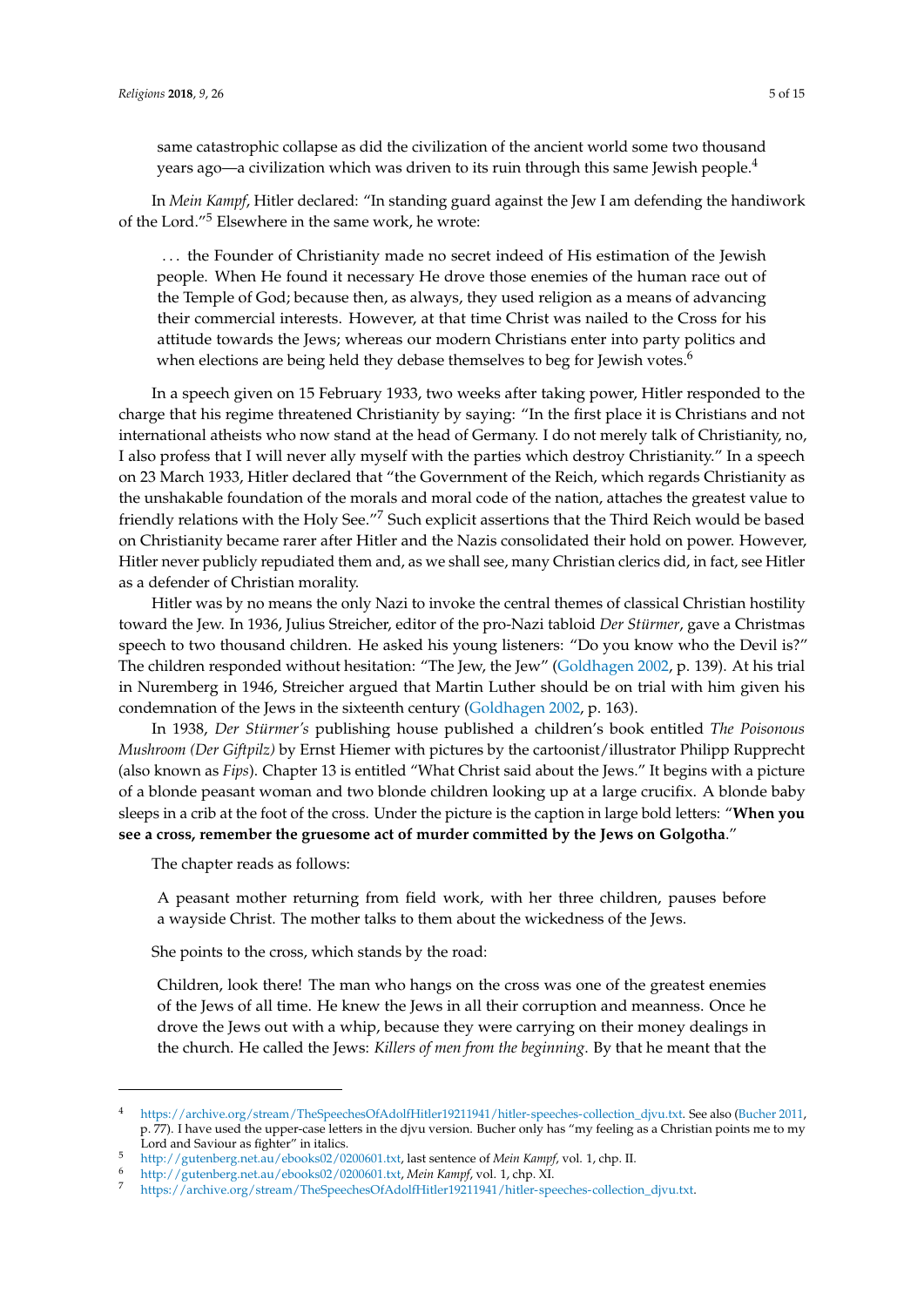The children look thoughtfully at the cross. Mother continues:

Because this man knew the Jews, because he proclaimed the truth to the world, he had to die. Hence the Jews murdered him. They drove nails through his hands and feet and let him slowly bleed. In such a horrible way the Jews took their revenge. And in a similar way they have killed many others who had the courage to tell the truth about the Jews. Always remember these things, children. When you see the cross, think of the terrible murder by the Jews on Golgotha. Remember that the Jews are children of the Devil and human murderers.<sup>8</sup>

Once again, these examples do not prove that Hitler and other leading Nazis were primarily motivated by traditional Christian hostility toward the Jew, just that they realized that such hostility remained deeply embedded in the popular Christian imagination and that they could exploit it to gain support for their anti-Semitic policies.

### **4. Germany's Protestants and the Holocaust**

Those who argue that Christianity bears no responsibility for the Holocaust generally emphasize the distinction between the racial antisemitism of the Nazis and traditional Christian hostility toward the Jew. The former is said to have resulted in the Holocaust, not the latter. Those who make such arguments do not usually discuss groups like the German Christian movement, which won two-thirds of the votes cast in Germany's Protestant church elections on 23 July 1933—thanks in part to strong support from Hitler. After these elections, the German Christians controlled all but three of the bishoprics of Germany's regional Protestant churches and most of the theology schools in German universities [\(Bergen](#page-12-1) [1996,](#page-12-1) pp. 5–7). Doris [Bergen](#page-12-1) [\(1996\)](#page-12-1), the author of *Twisted Cross: The German Christian Movement in the Third Reich* writes:

. . . the German Christians maintained a significant presence throughout the years of National Socialist rule. For more than a decade they sustained a mass movement of over half a million members with branches in all parts of Germany. Adherents held important positions within Protestant church governments at every level and occupied influential posts and theological faculties and religious training institutes. From those offices, they controlled many of the decisions and much of the revenue of the Protestant church. The movement's quest to fuse Christianity and National Socialism reflected the desire of many Germans to retain their religious traditions while supporting the Nazi fatherland. Throughout the 1930s and during the war years, German Christian women and men held rallies, attended church services, and published newspapers, books and tracts. They sang hymns to Jesus but also to Hitler. Through sermons, speeches, and songs they propagated anti-Jewish Christianity and boosted Nazi racial policy. After the Third Reich collapsed in 1945, instead of being ostracized in their congregations and shut out of ecclesiastical posts, German Christians, lay and clergy, found it relatively easy to integrate into Protestant church life.

[\(Bergen](#page-12-1) [1996,](#page-12-1) p. 2)

<sup>8</sup> [https://www.mtholyoke.edu/courses/rschwart/hist151/Nazi/poisonousmushroom.pdf,](https://www.mtholyoke.edu/courses/rschwart/hist151/Nazi/poisonousmushroom.pdf) last accessed 29 November 2017. This passage is also quoted by Gregory Paul Wegner in *Anti-Semitism and Schooling under the Third Reich* [\(Wegner](#page-14-2) [2002,](#page-14-2) p. 365). Wegner discusses *The Poisonous Mushroom* and other Nazi school books that invoked traditional Christian notions of the Jew, especially in Chapter 5: "Exemplars of Anti-Semitic Literature for Children" (pp. 354–405).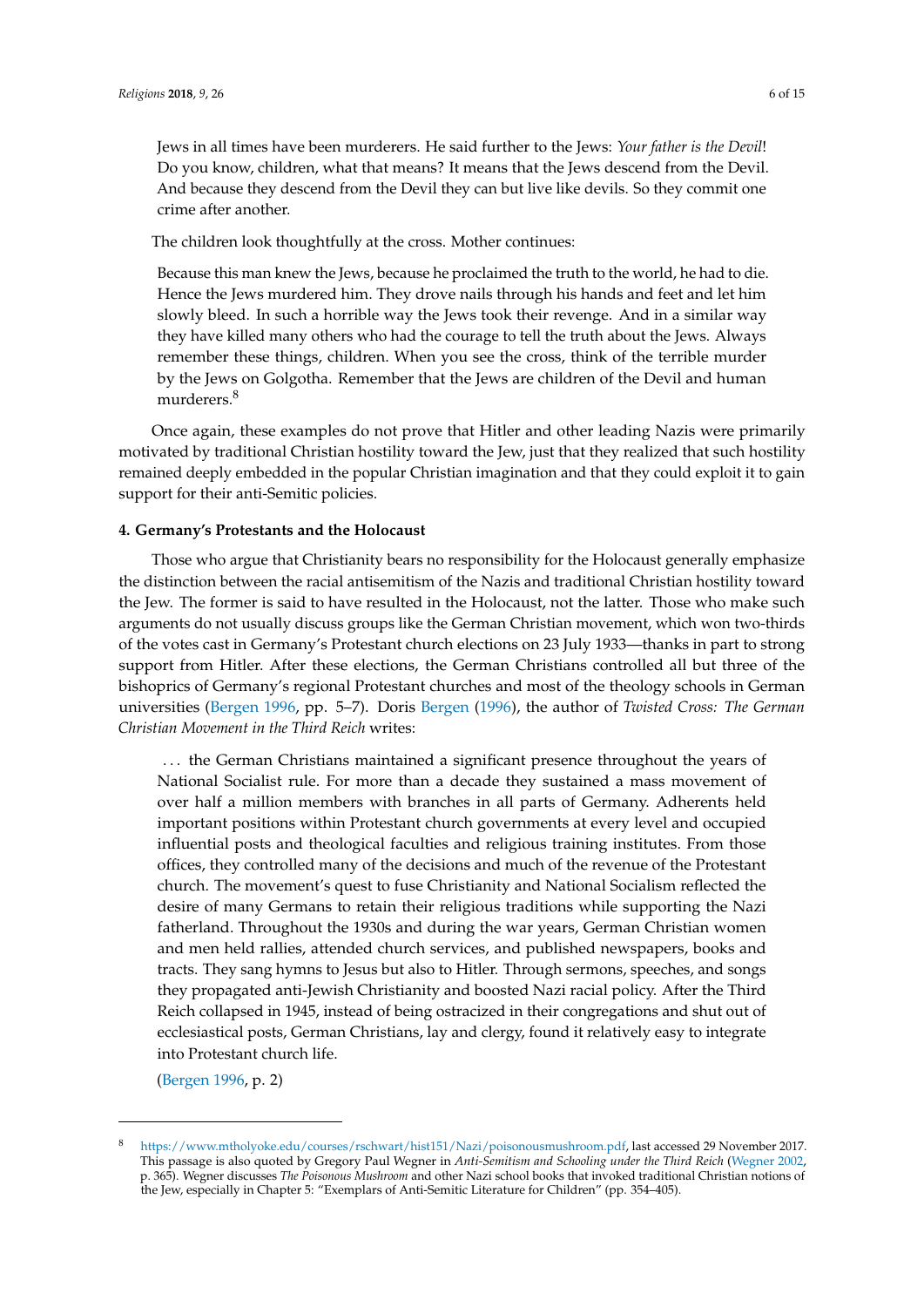The German Christian movement actually consisted of a number of movements that sought to synthesize National Socialism and Christianity and, thus, racial and religious antisemitism, from the 1920s through the mid-1940s [\(Solberg](#page-13-19) [2015,](#page-13-19) pp. 14, 17, 44). In February 1934, a Gestapo agent described a German Christian meeting in Berlin, at which three clergymen, including one member of the Nazi party, addressed the crowd. One of the clergymen declared, "They say that everyone is equal before God. However, baptism never made a Jew into a German, nor did it ever straighten a crooked hook-nose ... . We want a Christianity that is true to our race" [\(Bergen](#page-12-1) [1996,](#page-12-1) p. 22).

In a text entitled *German Christians: A People's Book, A Guide to Today's Faith Movement* published in 1934, Hitler's accession to power is described as "the great experience":

And now it is our responsibility, with the strength and enthusiasm this great experience gives us, to build up our spiritual world, with all our hearts to be both German and Christian, to be German Christians.

This is what the Führer wants. He, the most German man, is also the most faithful, a believing Christian. We know that he begins and ends the course of his day with prayer, that he has found in the Gospel the deepest source of his strength [\(Solberg](#page-13-19) [2015,](#page-13-19) p. 302).

There is no evidence that Hitler actually did begin and end each day with a prayer or that he "found in the Gospel the deepest source of his strength." However, this is how the German Christians perceived him, as a man of God, and as the leader (*führer*) sent by God to liberate the German people from their enemies, especially the Jews.

In 1935, Siegfried Leffler (1900–1983) a Lutheran pastor and a leader of the German Christian movement, published *Christ in Germany's Third Reich: The Nature, the Path, and the Goal of the German Christian Church Movement*. We find the following passages in this work:

In the person of the Führer we see the one God has sent, who sets Germany before the Lord of history, who calls us from the worship of words, from the cult of the Pharisees and the Levites, to the holy service of the Samaritan ...

... in the pitch-black night of Christian church history, Hitler became like a wonderful transparency for our time, a window through which light fell upon the history of Christianity. Through him we were able to see the Savior in the history of the Germans. Hitler stood there like a rock in a broad wilderness, like an island in an endless sea. . . . [\(Solberg](#page-13-19) [2015,](#page-13-19) pp. 346–47)

Referring to "the people Israel," Leffler writes:

As a people it became a Satanic curse for the world when it decided against the God of heaven and earth and crucified him in Christ his Son. . . . Wherever they live—whether in Japan, in Germany, or in America—whether they were the most liberal Jews in Western Europe or the most orthodox Zionists in Tel Aviv or Bethany, they remained one people with one pulse, one will, one world-goal. They forced virtually the whole world to obey the laws of their way of thinking and acting; their spirit infected the thinking of all other peoples and in this way destroyed their cohesion [\(Solberg](#page-13-19) [2015,](#page-13-19) pp. 347–49).

Leffler refers to Jesus as "the most positive antisemite of all time" [\(Solberg](#page-13-19) [2015,](#page-13-19) p. 351) He then turns to a common theme in the German Christian literature, the idea that God sent both Martin Luther and Adolf Hitler to the German people and that Hitler is completing the national/religious reformation that Luther began: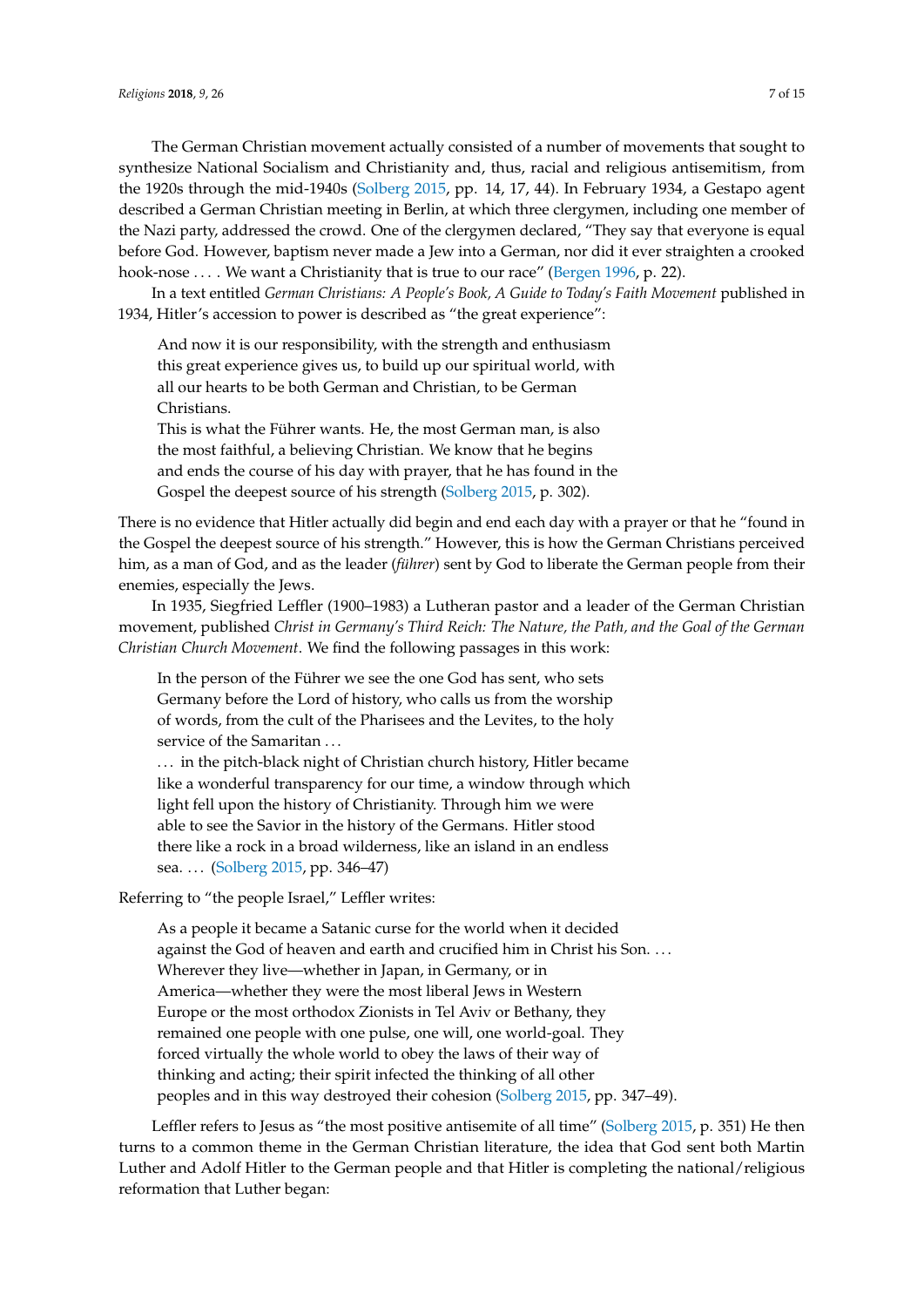In Martin Luther we received the spiritual foundations of German Christianity. We should have eyes to see this and—in the hour of grace that the eternal Lord has granted us through Adolf Hitler—to meet the challenge Luther's redemptive act presents, but that could not be met during

his own time: to become a community of German Christians. . . . Just as with Hitler today, so also it was clear with Martin Luther in the sixteenth century that a man sent by God has an impact on all areas and all people. . . . we cannot imagine Adolf Hitler without Martin Luther. *And* vice versa: *without the appearance of Adolf Hitler four hundred years later, Martin Luther's act would not have fulfilled its total significance for Germany* [\(Solberg](#page-13-19) [2015,](#page-13-19) pp. 353–57).

The author of these lines, Siegfried Leffler, joined the Nazi Party in 1929 and remained a leader of the German Christian movement throughout the Third Reich. After Germany's defeat, he continued to preach the word of God as a pastor in Bavaria from 1949 until 1970 [\(Heschel](#page-13-20) [2008,](#page-13-20) p. 249).

With specific reference to the issue of race, it played a central role in German Christian rhetoric. In "The Original Guidelines of the German Christian Faith Movement" written by Pastor Joachim Hossenfelder and published in 1932, before Hitler had come to power, we read the following:

We recognize in race, ethnicity [*Volkstum*], and nation orders of life given and entrusted to us by God, who has commanded us to preserve them. For this reason race-mixing must be opposed. Based on its experience, the German foreign mission has long admonished the German people: "Keep your race pure!" and tells us that faith in Christ does not destroy race, but rather deepens and sanctifies it. . . . In the mission to the Jews we see great danger to our people. It is the point at which foreign blood enters the body of our people. . . . We reject the mission to the Jews as long as Jews have citizenship, which brings with it the danger of race-blurring and race-bastardizing . . . It is especially important to prohibit marriages between Germans and Jews [\(Solberg](#page-13-19) [2015,](#page-13-19) pp. 49–50).

One of the most common terms in the German Christian lexicon (and in that of National Socialism) was *Volk*. A 1937 pamphlet defines this word as follows: *"Volk" is the divinely willed community* of German people based on the created orders of race, blood, and soil *[Rasse, Blut und Boden]*. This same pamphlet declares "The German church's duty is to serve *the German Volk* with the power of the Gospel. *Service to the Volk is service to God* [\(Solberg](#page-13-19) [2015,](#page-13-19) p. 402). During Advent (the four Sundays and weeks before Christmas) in 1935, a German Christian pastor urged the members of his congregation to light candles in their windows that would announce: "A Christian lives here. In this home, we pray for Führer and *Volk*!" [\(Bergen](#page-12-1) [1996,](#page-12-1) p. 48). It is somewhat difficult to see the distinction between religious and racial antisemitism in all of this.

It is true that not all German Protestants supported the German Christians. The movement that came to be known as the Confessing Church opposed the German Christians' emphasis on race, though it too did not escape the antisemitism that pervaded most of German society in the 1930s and early 1940s. The Confessing Church, founded in 1934, evolved out of the Pastors' Emergency League created by Martin Niemöller (1892–1984) and other Protestant leaders in 1933. This group emerged in opposition to the German Christians' attempt to impose the "Aryan Paragraph" on the church and more generally in opposition to the German Christians' support for the centralization of the Protestant church under the Third Reich's control. The German Christians summarized the Aryan Paragraph as it pertained to the church as follows:

Those of non-Aryan descent or married to someone of non-Aryan descent may not be called as clergy or officials in the general church administration. Clergy or officials who marry a person of non-Aryan descent are to be dismissed. Who counts as a person of non-Aryan descent is to be determined by the regulations accompanying the laws of the Reich [\(Solberg](#page-13-19) [2015,](#page-13-19) p. 57).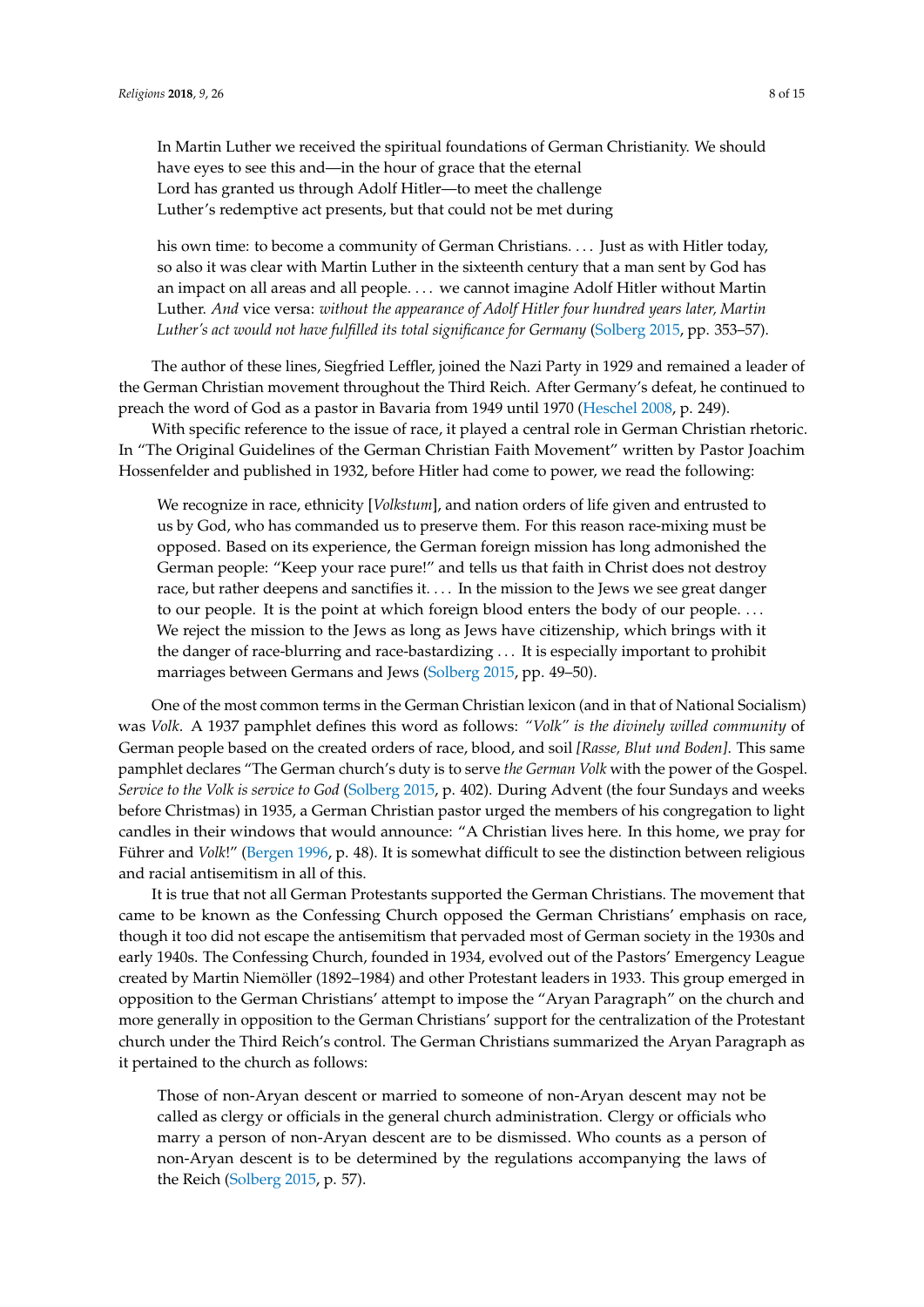The Aryan Paragraph was originally a provision of the April 1933 Reich Civil Service Law that had banned the employment of civil servants of "non-Aryan" ancestry. The Nazi regime had deliberately avoided imposing this ban on Christian clergy—even though they were in fact civil servants paid by the state—to avoid stirring up clerical opposition [\(Solberg](#page-13-19) [2015,](#page-13-19) pp. 53–54). However, the German Christians demanded that the law include clergy. Thanks to their success in the church elections of July 1933, they were able to impose the Aryan Paragraph first on the Prussian Synod in September 1933 and then on the newly-created national Protestant church as a whole.

All those who joined the Pastors' Emergency League, which became the Confessing Church in 1934, were asked to pledge to be "bound only by Holy Scripture and by the confessions of the Reformation" and to "bear witness that the application of the Aryan paragraph in the area of the church of Christ is an infringement upon such a confessional position" [\(Solberg](#page-13-19) [2015,](#page-13-19) p. 55). In principle, the position of Niemöller and the Pastors' Emergency League was a clear-cut rejection of the racial antisemitism of both the Nazis and the German Christians. However, in practice, the situation was anything but clear-cut. Some pastors who joined the League crossed out the article that stated that the Aryan Paragraph was a "violation" of the "confessions of the Reformation." One local branch of the Pastors' Emergency League refused to accept a "non-Aryan" pastor. This decision was reversed thanks to the pastor's appeal to Martin Niemöller. Then another pastor protested this reversal [\(Barnett](#page-12-4) [1992,](#page-12-4) p. 129).

Even Martin Niemöller's own view of baptized Jews in the 1930s suggests that his opposition to the "Aryan paragraph" was rooted in his desire to preserve the church's independence rather than in opposition to racial antisemitism. "Whether it's congenial to us or not," he declared, "we have to recognize the converted Jews as fully entitled members through the Holy Spirit. . . . This recognition demands of us a high measure of self-discipline as a people who have had a great deal to bear under the influence of the Jewish people, so that the wish to be freed from this demand is understandable" [\(Barnett](#page-12-4) [1992,](#page-12-4) p. 130).

Despite being opposed to the Aryan Paragraph in principle, Niemöller argued "non-Aryans" should avoid seeking positions of leadership in the church so as not to give offense [\(Paldiel](#page-13-3) [2006,](#page-13-3) p. 41). In a 1935 sermon, he described the Jews as "a highly gifted people which produces idea after idea for the benefit of the world, but whatever it takes up becomes poisoned, and all that it ever reaps is contempt and hatred because ever and anon the world notices the deception and avenges itself in its own way" [\(Paldiel](#page-13-3) [2006,](#page-13-3) p. 40).<sup>9</sup>

Niemöller's antisemitism was commonplace in the Confessing Church [\(Baranowski](#page-12-5) [1999\)](#page-12-5). Otto Dibelius (1880—1967), another prominent leader of the movement, sent the following Easter message to the pastors in his district in 1928 (before the Confessing Church existed):

### My dear brothers!

All of us will not only understand but have complete sympathy for the final motivations behind the *völkisch* movement. Despite the evil ring that the word has acquired in many cases, I have always considered myself an anti-Semite. It cannot be denied that Judaism plays a leading role in all the corruptive phenomena of modern civilization. God bless us Christians and our Easter proclamation! [\(Gerlach](#page-13-21) [2000,](#page-13-21) p. 14)

The adjective *völkisch*, from the noun *Volk*, can be translated as "ethno-national," or "racial-national." Like *Volk*, it was a basic term in both the Nazi and German Christian lexicon. *Völkisch* movements stressed the racial identity of the German people, from which Jews were excluded.

On 1 April 1933, the Nazi regime carried out a boycott of Jewish businesses and professionals to protest what it saw as unfair criticism of its treatment of Jews by the international press, which it

<sup>9</sup> For more on Niemöller and his post-war transformation, see United States Holocaust Memorial Museum. n.d. "Martin Niemöller: Biography." Holocaust Encyclopedia. <https://www.ushmm.org/wlc/en/article.php?ModuleId=10007391> (accessed on 5 December 2017).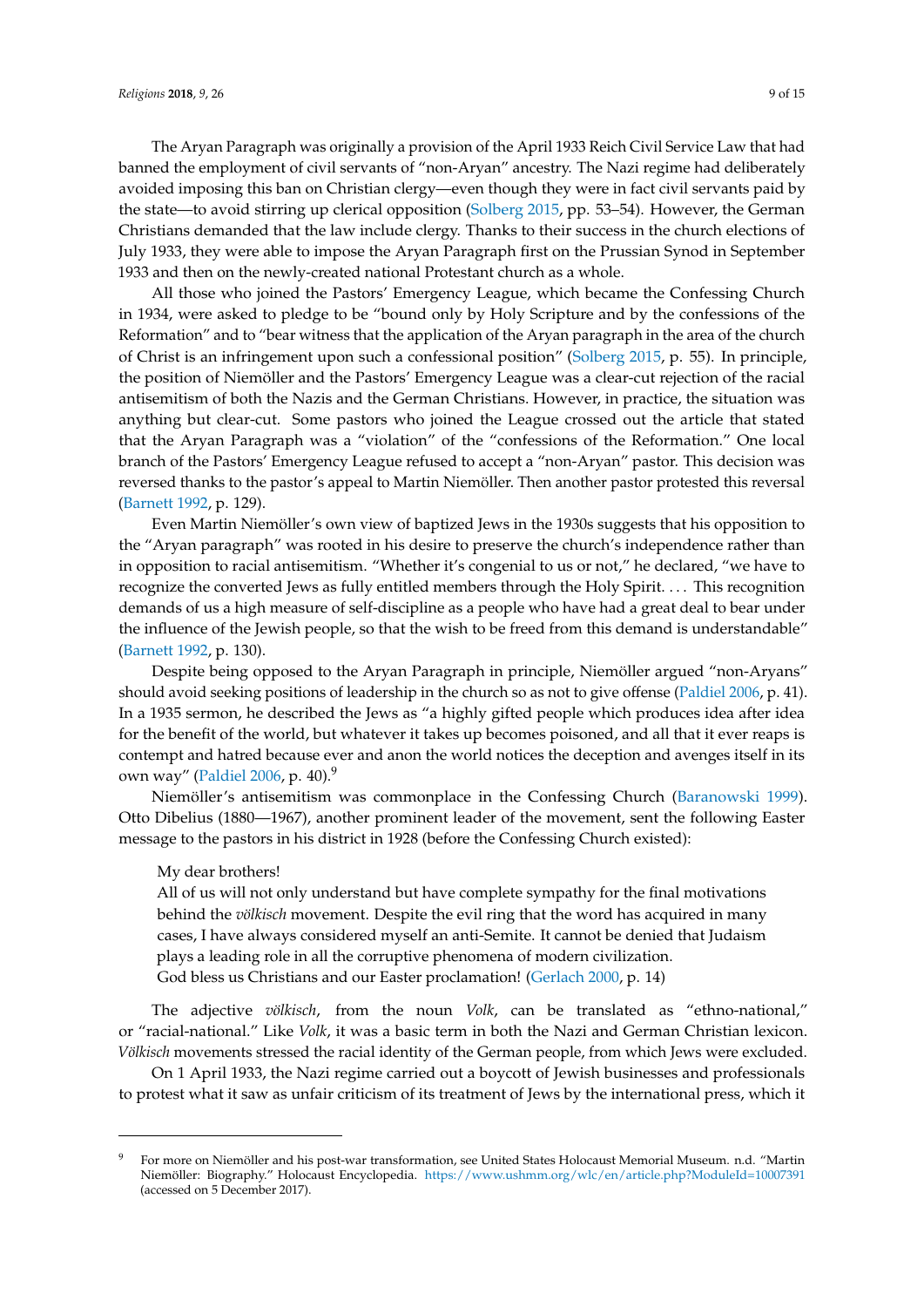viewed as controlled by Jews. Nazi Storm Troopers stood in front of Jewish-owned stores and the offices of Jewish doctors and lawyers to keep customers away. The Star of David was painted across thousands of doors and windows. Signs were posted saying "Don't Buy from Jews" and "The Jews Are Our Misfortune." In many cases, Jews were attacked and the police did not intervene.<sup>10</sup> Dibelius's comment on all of this was published in a Protestant newsletter on 4 April: "The last fifteen years in Germany have strengthened Jewry's influence to an extraordinary degree. The number of Jewish judges, Jewish politicians, and Jewish civil servants in influential positions has grown measurably. Public sentiment turns against this" [\(Gerlach](#page-13-21) [2000,](#page-13-21) p. 14). On 9 April, Dibelius blamed the international condemnation of the 1 April boycott on "Jewry's international connections." In this same article he recommended closing Germany's eastern border against Jews as a defensive measure and he appealed to German "steadfastness . . . that will not succumb to an alien race" [\(Gerlach](#page-13-21) [2000,](#page-13-21) p. 15).

Another prominent leader of the Confessing Church was Theophil Wurm (1868–1953), Bishop of Wurttemberg. Wurm, like many others, had left the German Christians to join the Confessing Church because he disapproved of the Nazi regime's attempt to put all Protestant churches under their control. He incurred Hitler's wrath for condemning the Third Reich's euthanasia program for those Germans deemed physically or mentally defective [\(Ericksen](#page-13-22) [2010,](#page-13-22) p. 254). However, he never came to the defense of the Jews. In a January 1949 letter to Protestants preparing a statement about the Holocaust, Wurm wrote:

Can anyone in Germany speak about the Jewish question without mentioning how Jewish literature sinned against the German people through its mockery of all that is holy, since the days of Heinrich Heine? Or of the suffering endured in numerous regions by German farmers at the hands of Jewish money-lenders? And if one wants today to speak out against antisemitism, can one remain silent on the misfortune caused by the Occupying Forces, who have given power to emigré Jews, so that they might give expression to their understandable feelings of rage? [\(Ericksen and Heschel](#page-13-23) [2004,](#page-13-23) p. 313).

Dietrich Bonhoeffer (1906–1945) was a much more outspoken critic of the Aryan Paragraph than most other members of the Confessing Church. Yet even he could not escape the antisemitism that pervaded German society—and the German church—in the 1930s. In 1933, shortly after the 1 April boycott of Jews and Jewish businesses, he finished writing an article entitled "The Church and the Jewish Question." In this article, Bonhoeffer wrote: "Without a doubt the Jewish question is one of the historical problems with which the state must deal, and without a doubt the state is justified in blazing new trails here" [\(Baranowski](#page-12-5) [1999,](#page-12-5) p. 101). He stressed that the church did not have the right to challenge the state regarding how it dealt with "the Jewish question," yet he also stated that there were times when the church did have the right to challenge the state when it committed an injustice. He expressed sympathy for the Jews being persecuted by Hitler's regime, yet he also said that Jewish suffering was punishment for having killed Jesus Christ and that the only real solution to the "Jewish question" was conversion to Christianity [\(Barnes](#page-12-6) [1999,](#page-12-6) pp. 114–17). There is no evidence that he ever repudiated these views [\(Paldiel](#page-13-3) [2006,](#page-13-3) pp. 38–40).<sup>11</sup>

## **5. Germany's Catholics and the Holocaust**

In 1937, Germany's Catholic bishops published a *Handbook of Contemporary Religious Questions* to guide the country's Catholics. The handbook declared that Marxism was "the materialistic socialism founded primarily by the Jew Karl Marx" and Bolshevism was "an Asiatic state despotism, in point of

<sup>10</sup> United States Holocaust Memorial Museum. n.d.: Boycott of Jewish Businesses. Holocaust Encyclopedia. [https://www.](https://www.ushmm.org/wlc/en/article.php?ModuleId=10005678#) [ushmm.org/wlc/en/article.php?ModuleId=10005678#](https://www.ushmm.org/wlc/en/article.php?ModuleId=10005678#) (accessed on 4 December 2017).

<sup>11</sup> Scholars have been debating Bonhoeffer's attitude toward Jews for decades with Protestant scholars tending to view him as a martyr and a saint. (He was executed in 1945 for being involved in a plan to assassinate Hitler). Jewish scholars have generally tended to be more critical. Thus, Stanley Rosenbaum has referred to Bonhoeffer as "the best of a bad lot," [\(Rosenbaum](#page-13-24) [1981,](#page-13-24) p. 306). It is difficult to imagine a Protestant scholar saying this [\(Barnes](#page-12-6) [1999;](#page-12-6) [Haynes](#page-13-25) [2006\)](#page-13-25).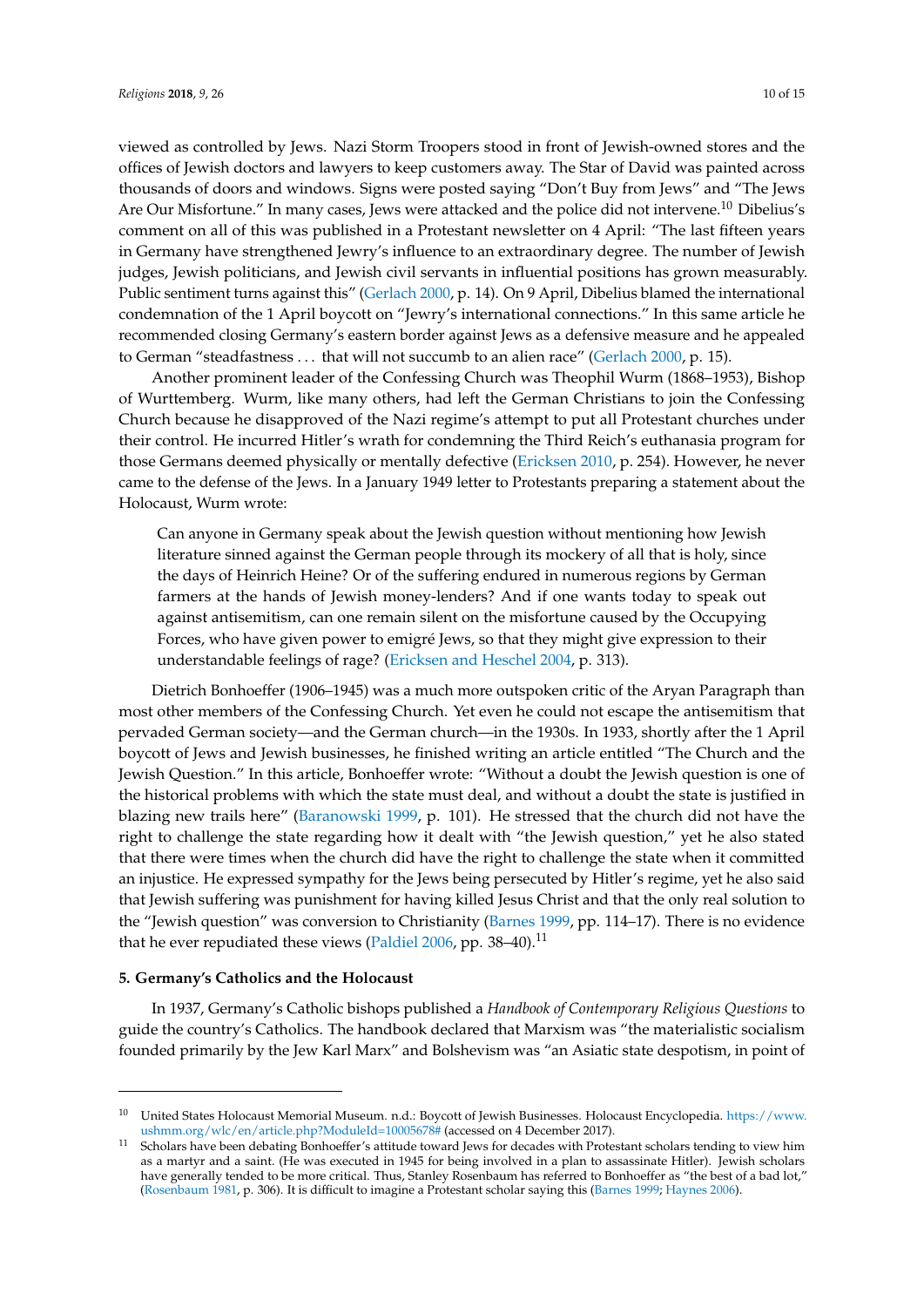fact in the service of a group of terrorists led by Jews." According to this Catholic handbook, no people could avoid the "clash between its natural tradition and Marxism which is opposed to national ties and led mostly by Jewish agitators and revolutionaries." The handbook also informed its Catholic readers that that most of the decadent and un-German developments in art since the nineteenth century had been the work of "the uprooted and atheistically perverted Jew," or those under Jewish influence [\(Lewy](#page-13-26) [1999,](#page-13-26) pp. 130–32). The article on "Race" in the handbook stated:

Every people bears itself the responsibility for its successful existence, and the intake of entirely foreign blood will always represent a risk for a nationality that has proven its historical worth. Hence, no people may be denied the right to maintain undisturbed their previous racial stock and to enact safeguards for this purpose. The Christian religion merely demands that the means used do not offend against the moral law and natural justice [\(Lewy](#page-13-26) [1999,](#page-13-26) pp. 130–31).

The bishops' handbook does not explain precisely how one preserves "racial stock" without offending "against the moral law and natural justice."

The rhetoric of the Catholic *Handbook of Contemporary Religious Questions* was representative of how German Catholic clerics described Jews in the 1930s. In 1933, the prominent Catholic theologian Karl Adam said Germany needed to eliminate the "Jewish mentality" from the press, literature, science, and art—although "the Christian conscience must insist that these legal ordinances be implemented in a spirit of justice and love" [\(Lewy](#page-13-26) [1999,](#page-13-26) p. 132). Once again, one wonders how all of this could be done "in a spirit of justice and love." Bishop Hilfrich of Limburg admitted that Jesus had been a Jew in his pastoral letter for Lent 1939, but he insisted that "the Christian religion has not grown out of the nature of this people, that is, is not influenced by their racial characteristics." He added the usual assertion that the Jews had killed Jesus and had been cursed by God ever since [\(Lewy](#page-13-26) [1999,](#page-13-26) p. 132). Once again, we see traditional Christian hostility toward the Jew effortlessly meshed with racial antisemitism.

The idea that the "Jewish mentality" should be excluded from German society "in a spirit of justice and love" was a common theme in the Catholic literature of the 1930s. In 1930, the Jesuit Gustav Gundlach, wrote that antisemitism directed against the "exaggerated and harmful influence" of the Jews was allowed so long as it utilized morally admissible means. In 1931, Bishop Buchberger of Regensburg wrote that, while he while he opposed "racialism" in principle, he concluded that it was "justified self-defense" to avoid the rule of "overly powerful Jewish capital" [\(Lewy](#page-13-26) [1999,](#page-13-26) p. 130). Similarly, in a sermon he gave on 31 December 1933, Cardinal Michael Faulhaber said the Church did not have "any objection to the endeavor to keep the national characteristics of a people as far as possible pure and unadulterated and to foster their national spirit by emphasis upon the common ties of blood which unite them." However, he noted that the Church did oppose placing loyalty to one's race above loyalty to the Church. [\(Lewy](#page-13-26) [1999,](#page-13-26) p. 131).

#### **6. The Vatican and the Jews**

The German Catholic rhetoric about "the Jewish question" under Nazi rule was reminiscent of the Vatican's rhetoric on the same topic from the late nineteenth century until Nazi Germany's defeat. This is obvious from the kind of articles that appeared in the Vatican's Jesuit journal *Civiltà Cattolica* during this period. Every article in each issue of this journal had to be approved by the Vatican's secretary of state before publication and each issue had to reflect the views of the current pope [\(Kertzer](#page-13-0) [2001,](#page-13-0) p. 135).

In 1880, *Civiltà Cattolica* published an article that declared: "Oh how wrong and deluded are those who think that Judaism is just a religion, like Catholicism, Paganism, Protestantism, and not in fact a race, a people, a nation! . . . For the Jews are not only Jews because of their religion . . . they are Jews also and especially because of their race" [\(Kertzer](#page-13-0) [2001,](#page-13-0) p. 137). In 1897, *Civiltà Cattolica* declared: "The Jew remains always in every place immutably a Jew. His nationality is not in the soil where he is born, nor in the language that he speaks, but in his seed" [\(Kertzer](#page-13-0) [2001,](#page-13-0) p. 146).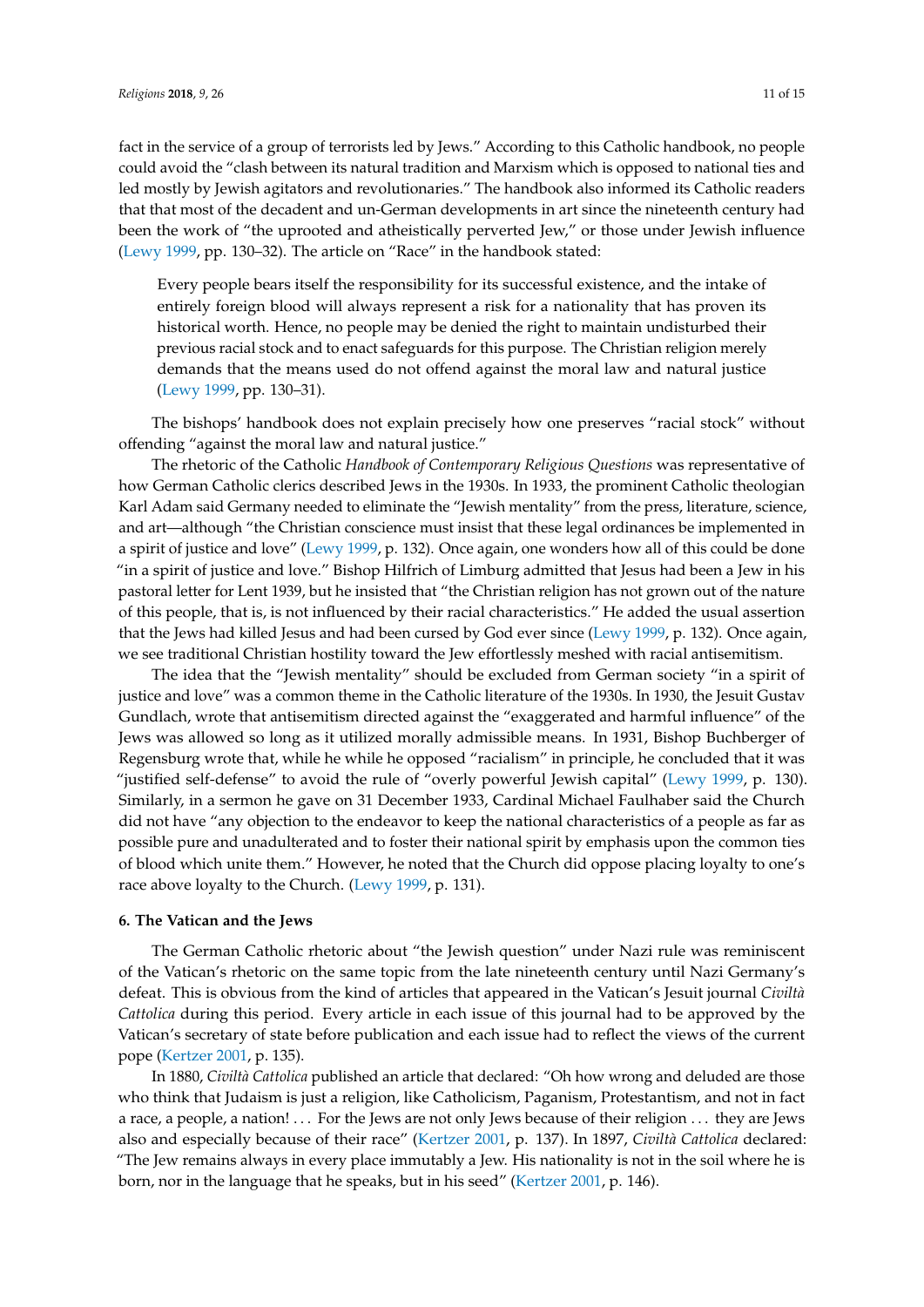In 1893, *Civiltà cattolica* published an article entitled "Jewish Morality" by the Jesuit Severio Rondina. According to Father Rondina, "the Jewish nation"

does not work, but traffics in the property and the work of others; it does not produce, but lives and grows fat with the products of the arts and industry of the nations that give it refuge. It is the giant octopus that with its oversized tentacles envelops everything. It has its stomach in the banks . . . and its suction cups everywhere: in contracts and monopolies, . . . in postal services and telegraph companies, in shipping and in the railroads, in the town treasuries and in state finance. It represents the kingdom of capital ... the aristocracy of gold . . . . It reigns unopposed.

Father Rondina went to assert that:

With religious liberty proclaimed, and citizenship conceded even to the Jews, the Jews took advantage of it . . . to become our masters. Indeed, today it is the *stock market* that has political control, and this is in the hands of the Jews. What governs is *Masonry*, and this too is directed by the Jews. What shapes and reshapes public opinion is the *press*, and this also is in large part inspired and subsidized by the Jews.

Father Rondina's explanation for "the ceaseless war that Judaism wages against other nations, especially those that are Christian" is that it is caused by the Jews' "hatred of Christianity, a hatred that is imposed on the Jews by their laws, and that goes so far as to justify every sort of crime against us" [\(Kertzer](#page-13-0) [2001,](#page-13-0) p. 145).

Such articles continued to appear in *Civiltà cattolica* throughout the 1930s until the spring of 1943, when a German victory in World War II seemed increasingly unlikely [\(Favret and Contreras](#page-13-27) [2004,](#page-13-27) p. 221; [Passelecq and Suchecky](#page-13-28) [1997,](#page-13-28) pp. 123–36). Thus in 1938, an article by Mario Barbera stated: "The Judaic question will remain unresolved, because, as all agree—even those most kindly disposed toward the Jews—their corrupt messianism, that is, their fatal craving for worldwide financial and political domination, is the true cause that makes Judaism a font of disorders and a permanent danger for the world" [\(Kertzer](#page-13-0) [2001,](#page-13-0) p. 278). At times, however, Father Barbera did make a point of distinguishing between "good" Catholic antisemitism and "bad" racist antisemitism. Referring to the Hungarian Catholic Action's demand that the civil rights of Jewish Hungarians be revoked, Father Barbera wrote, on 29 May 1938, that "the antisemitism of the Hungarian Catholics is not vulgar, fanatical antisemitism, nor racist antisemitism; it is a movement in defense of the national traditions and the true liberty and independence of the Magyar people" [\(Favret and Contreras](#page-13-27) [2004,](#page-13-27) pp. 325–26). Hungary's Jews presumably saw the situation somewhat differently.

#### **7. Conclusions**

The distinction between Nazi and fascist racial antisemitism and traditional Christian hatred of the Jew is real. The fact that a distinction is not always clear-cut does not mean it does not exist. Christian clergy repeatedly objected to Nazi and fascist attempts to treat Jewish converts to Christianity as Jews—while usually displaying little or no concern for Jews who had not converted Moreover, Christian clergy did often criticize Nazi and fascist attempts to make loyalty to one's race more important than loyalty to one's religion [\(Favret and Contreras](#page-13-27) [2004,](#page-13-27) pp. 325–26). One cannot account for all of this if one assumes that racial and religious antisemitism are the same thing. More generally, one cannot analyze the changing relationship between religious and racial antisemitism over the course of history if one assumes they are identical.

That said, the boundary between religious and racial antisemitism has often been blurry and porous. From the late nineteenth century until the defeat of Nazi Germany in 1945, Christian clergy often described Jews as a race. This emphasis on race is not a new phenomenon. One thinks of the Inquisition and its emphasis on the "purity of blood" (*limpieza de sangre*) [\(Traverso](#page-14-3) [2010,](#page-14-3) pp. 269–75). In 1593, Catholics of Jewish ancestry were barred from becoming Jesuits. This requirement was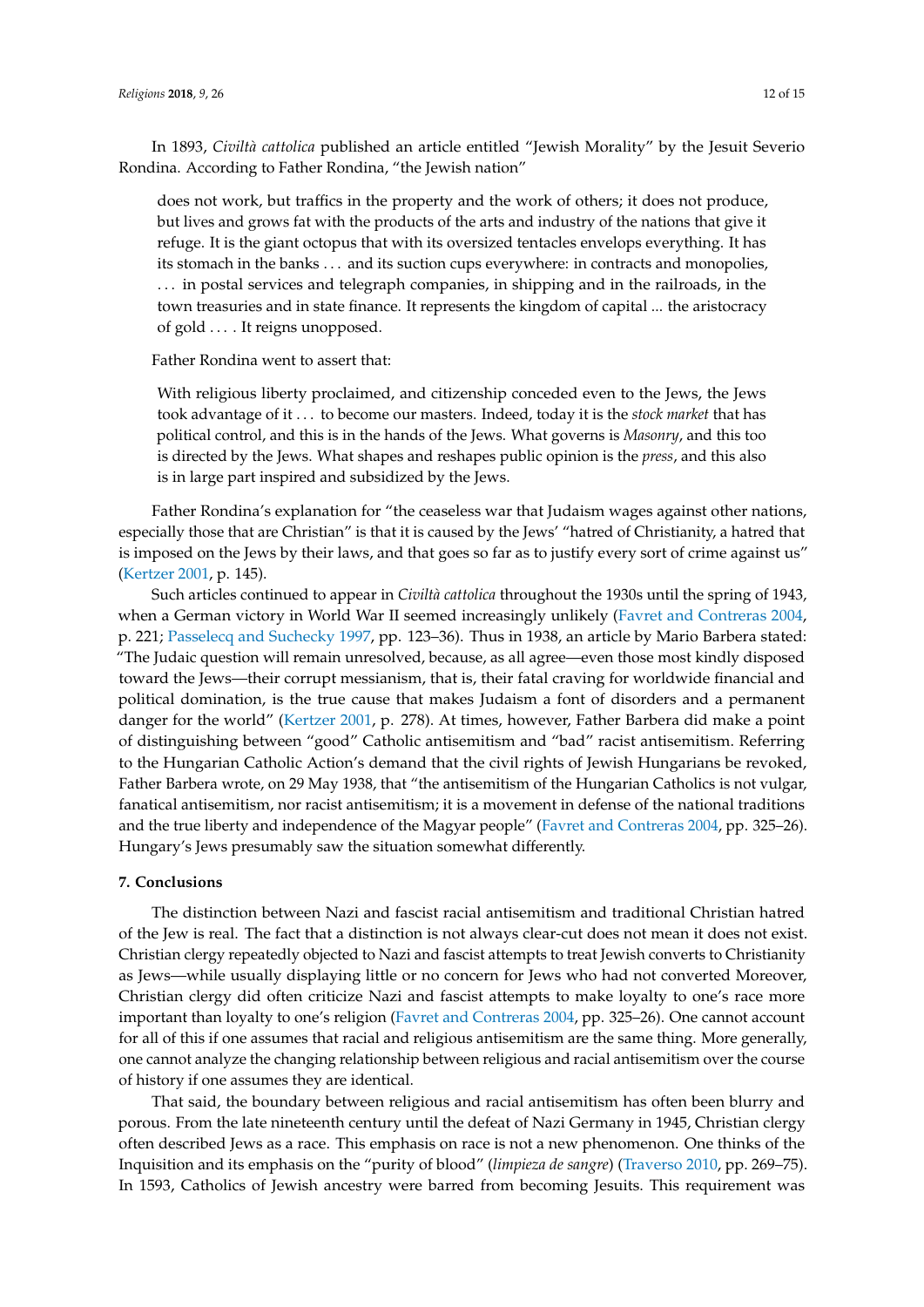gradually made more lenient. In 1923, the twenty-seventh General Congregation of the Society of Jesus passed a resolution declaring: "The impediment of origin extends to all who are descended from the Jewish race, unless it is clear that their father, grandfather, and great-grandfather have belonged to the Catholic Church." The Jesuits finally did away with this restriction at their twenty-ninth General Congregation, which avoided any mention of Jewish ancestors, but they did refer to "the cautions to be exercised before admitting a candidate about whom there is some doubt as to the character of his hereditary background." This was in 1946 [\(Carroll](#page-13-29) [2001,](#page-13-29) pp. 382–83). Nevertheless, the Catholic Church has always sought to convert Jews to Christianity [\(Michael](#page-13-30) [2008\)](#page-13-30). Hitler never tried to get Jews to join the Nazi party.

Aside from the issue of racial vs. religious antisemitism, we find in both Nazi and modern Christian clerical rhetoric many of the classical themes of modern antisemitism. Both portray the Jew as a communist and as a capitalist exploiting Gentiles/Christians. Both refer to Jewish plans to dominate the world. Both refer to Jews as undermining traditional (Christian) values. Additionally, in both, we find such themes meshed with traditional Christian images of the Jew as a spiritually blind, materialistic Christ-killer [\(Passelecq and Suchecky](#page-13-28) [1997,](#page-13-28) pp. 123–36). Those who suggest that the Holocaust was a strictly secular phenomenon for which Christianity and the Christian church are in no way responsible are mistaken. It is true that Hitler and other leading Nazis were not primarily motivated by traditional Christian hatred of the Jew. However, they exploited this hatred very effectively—and it was there to be exploited. Moreover, the church played an important role in this exploitation. The church also absorbed and disseminated much of the secular antisemitism that pervaded Europe in the decades before the Holocaust and during the twelve years of Hitler's rule. If all the Christian clergy of Europe had defied Hitler and declared that the mass murder of the Jews was an abomination that had to stop, it might have stopped. A few heroic Christian clerics did risk their lives to save the lives of Jews, but most did not.

Christian clergy had been vilifying Jews for close to two millennia and they had been calling for the curtailing or elimination of Jewish influence for most of the first three and a half decades of the twentieth century. It was thus very hard for most of them to criticize governments for doing what they wanted done. Of course, few went so far as to endorse mass murder. However, few publicly condemned it either. To refer to the Holocaust as a strictly secular phenomenon without mentioning such facts is to distort history.

**Conflicts of Interest:** The author declares no conflict of interest.

### **References**

<span id="page-12-0"></span>Armstrong, Karen. 2014. *Fields of Blood: Religion and the History of Violence*. New York: Alfred A. Knopf.

- <span id="page-12-5"></span>Baranowski, Shelley. 1999. The Confessing Church and Antisemitism: Protestant Identity, German Nationhood, and the Exclusion of the Jews. In *Betrayal: German Churches and the Holocaust*. Edited by Robert P. Ericksen and Susannah Heschel. Minneapolis: Augsburg Fortress Publishers, pp. 90–109.
- <span id="page-12-6"></span>Barnes, Kenneth C. 1999. Dietrich Bonhoeffer and Hitler's Persecution of the Jews. In *Betrayal: German Churches and the Holocaust*. Edited by Robert P. Ericksen and Susannah Heschel. Minneapolis: Augsburg Fortress Press, pp. 110–28.
- <span id="page-12-4"></span>Barnett, Victoria. 1992. *For the Soul of the People: Protestant Protest Against Hitler*. Oxford and New York: Oxford University Press.
- <span id="page-12-1"></span>Bergen, Doris L. 1996. *Twisted Cross: The German Christian Movement in the Third Reich*. Chapel Hill and London: University of North Carolina Press.
- <span id="page-12-3"></span>Bergen, Doris L. 2007. Nazism and Christianity: Partners and Rivals? A Response to Richard Steigmann-Gall, the Holy Reich. Nazi Conceptions of Christianity, 1919–1945. *Journal of Contemporary History* 42: 25–33. [\[CrossRef\]](http://dx.doi.org/10.1177/0022009407071629)
- <span id="page-12-2"></span>Berger, Alan L. 2015. *Post-Holocaust Jewish-Christian Dialogue: After the Flood, before the Rainbow*. Lanham: Lexington Books.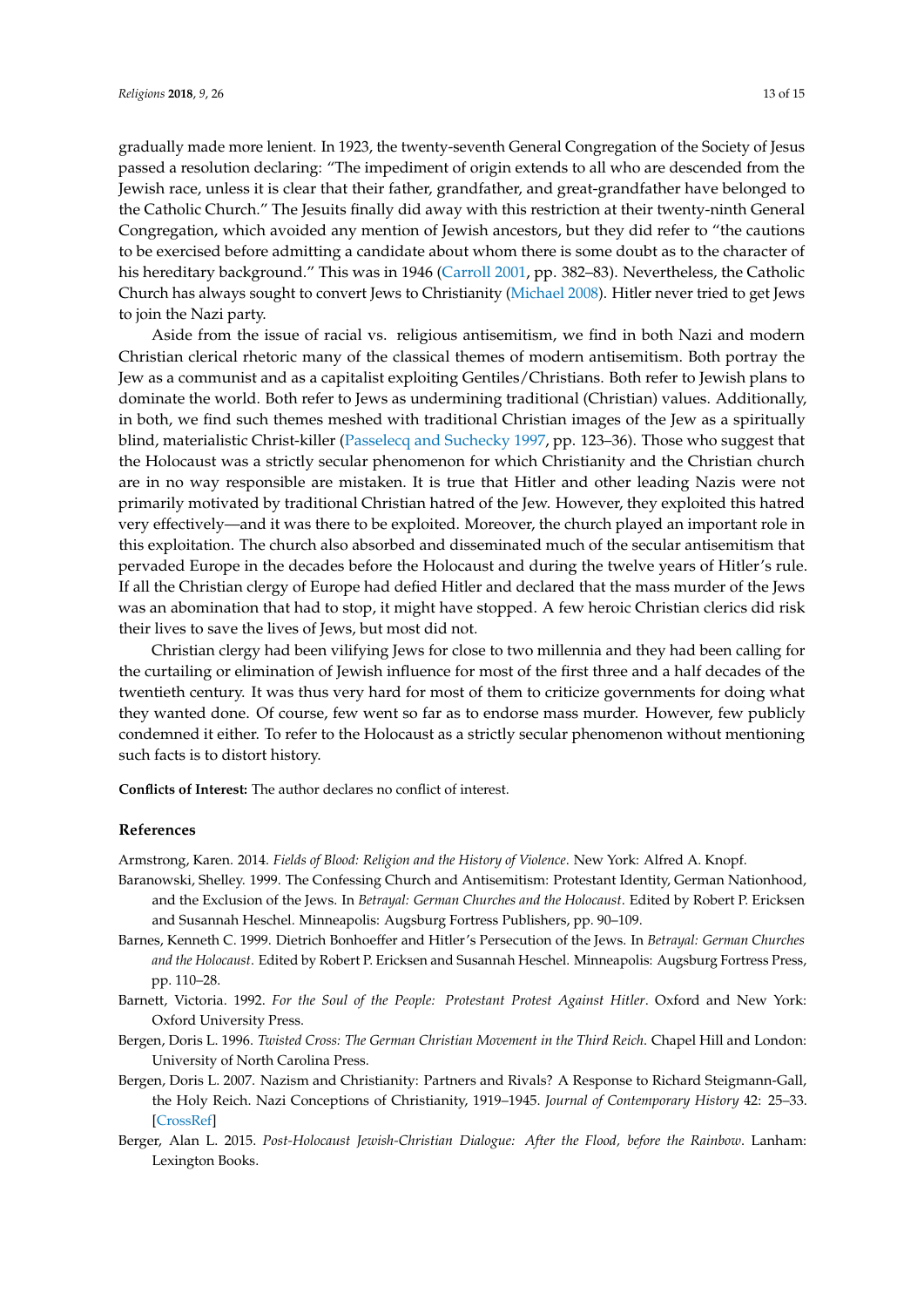- <span id="page-13-8"></span>Brog, David. 2010. *In Defense of Faith: The Judeo-Christian Idea and the Struggle for Humanity*. New York: Encounter Books.
- <span id="page-13-17"></span>Bucher, Rainer. 2011. *Hitler's Theology a Study in Political Religion*. London and New York: Continuum International Publishing.
- <span id="page-13-29"></span>Carroll, James. 2001. *Constantine's Sword: The Church and the Jews: A History*. Boston: Houghton Mifflin.
- <span id="page-13-22"></span>Ericksen, Robert P. 2010. Protestants. In *Oxford Handbook of Holocaust Studies*. Edited by Peter Hayes and John K. Roth. Oxford: Oxford University Press, pp. 250–64.
- <span id="page-13-15"></span>Ericksen, Robert P. 2012. *Complicity in the Holocaust: Churches and Universities in Nazi Germany*. Cambridge and New York: Cambridge University Press.
- <span id="page-13-2"></span>Robert P. Ericksen, and Susannah Heschel, eds. 1999a. Betrayal: German Churches and the Holocaust. Minneapolis: Fortress Press. In *Betrayal: German Churches and the Holocaust*. Minneapolis: Fortress Press.
- <span id="page-13-16"></span>Ericksen, Robert P., and Susannah Heschel. 1999b. Introduction. In *Betrayal: German Churches and the Holocaust*. Edited by Robert P. Ericksen and Susannah Heschel. Minneapolis: Augsburg Fortress Publishers, pp. 1–21.
- <span id="page-13-23"></span>Ericksen, Robert P., and Susannah Heschel. 2004. The German Churches and the Holocaust. In *The Historiography of the Holocaust*. Edited by Dan Stone. Basingstoke and New York: Palgrave Macmillan, pp. 296–318.
- <span id="page-13-27"></span>Favret, Jeanne, and José Contreras. 2004. *Le Christianisme et ses Juifs: 1800–2000*. Paris: Seuil.
- <span id="page-13-4"></span>Feldman, Matthew, Marius Turda, and Tudor Georgescu. 2008. *Clerical Fascism in Interwar Europe*. London: Routledge.
- <span id="page-13-12"></span>Gailus, Manfred. 2007. A Strange Obsession with Nazi Christianity: A Critical Comment on Richard Steigmann-Gall's the Holy Reich. *Journal of Contemporary History* 42: 35–46. [\[CrossRef\]](http://dx.doi.org/10.1177/0022009407071630)
- <span id="page-13-21"></span>Gerlach, Wolfgang. 2000. *And the Witnesses Were Silent: The Confessing Church and the Persecution of the Jews*. Lincoln: University of Nebraska Press.
- <span id="page-13-18"></span>Goldhagen, Daniel Jonah. 2002. *A Moral Reckoning: The Role of the Catholic Church in the Holocaust and its Unfulfilled Duty to Repair*. New York: Alfred A. Knopf.
- <span id="page-13-25"></span>Haynes, Stephen R. 2006. *The Bonhoeffer Legacy: Post-Holocaust Perspectives*. Minneapolis: Fortress Press.

<span id="page-13-9"></span>Hedges, Chris. 2008. *I Don't Believe in Atheists*. New York: Free Press.

- <span id="page-13-20"></span>Heschel, Susannah. 2008. *The Aryan Jesus: Christian Theologians and the Bible in Nazi Germany*. Princeton: Princeton University Press.
- <span id="page-13-5"></span>Heschel, Susannah. 2011. Historiography of Antisemitism versus Anti-Judaism: A Response to Robert Morgan. *Journal for the Study of the New Testament* 33: 257–79. [\[CrossRef\]](http://dx.doi.org/10.1177/0142064X10396142)
- <span id="page-13-13"></span>Hexham, Irving. 2007. Inventing 'Paganists': A Close Reading of Richard Steigmann-Gall's the Holy Reich. *Journal of Contemporary History* 42: 59–78. [\[CrossRef\]](http://dx.doi.org/10.1177/0022009407071632)
- <span id="page-13-6"></span>Katz, Steven T. 1994. *The Holocaust in Historical Context. Vol. 1, the Holocaust and Mass Death before the Modern Age*. New York and Oxford: Oxford University Press.
- <span id="page-13-0"></span>Kertzer, David I. 2001. *The Popes against the Jews: The Vatican's Role in the Rise of Modern Anti-Semitism*. New York: Knopf.
- <span id="page-13-11"></span>Levine, Amy-Jill. 2006. *The Misunderstood Jew: The Church and the Scandal of the Jewish Jesus*. San Francisco: HarperSanFrancisco.
- <span id="page-13-26"></span>Lewy, Guenter. 1999. Pius XII, the Jews, and the German Catholic Church. In *Betrayal: German Churches and the Holocaust*. Edited by Robert P. Ericksen and Susannah Heschel. Minneapolis: Augsburg Fortress Publishers, pp. 129–48.

<span id="page-13-10"></span>Limbaugh, Rush H. 1992. *The Way Things Ought to Be*. New York: Pocket Books.

- <span id="page-13-30"></span>Michael, Robert. 2008. A History of Catholic Antisemitism: The Dark Side of the Church, 1st ed.New York: Palgrave Macmillan.
- <span id="page-13-3"></span><span id="page-13-1"></span>Munson, Henry. 2005. Religion and Violence: A Review Article. *Religion* 35: 223–46. [\[CrossRef\]](http://dx.doi.org/10.1016/j.religion.2005.10.006)
- Paldiel, Mordecai. 2006. *Churches and the Holocaust: Unholy Teaching, Good Samaritans, and Reconciliation*. Jersey City: Ktav.
- <span id="page-13-28"></span>Passelecq, Georges, and Bernard Suchecky. 1997. *The Hidden Encyclical of Pius XI*. New York: Harcourt Brace.

<span id="page-13-14"></span>Piper, Ernst. 2007. Steigmann-Gall, the Holy Reich. *Journal of Contemporary History* 42: 47–57. [\[CrossRef\]](http://dx.doi.org/10.1177/0022009407071631)

<span id="page-13-24"></span>Rosenbaum, Stanley R. 1981. Dietrich Bonhoeffer: A Jewish View. *Journal of Ecumenical Studies* 18: 301–7.

<span id="page-13-7"></span>Sacks, Jonathan. 2015. *Not in God's Name: Confronting Religious Violence*. London: Hodder & Stoughton.

<span id="page-13-19"></span>Mary M. Solberg, ed. 2015. *A Church Undone: Documents from the German Christian Faith Movement, 1932–1940*. Minneapolis: Fortress Press.